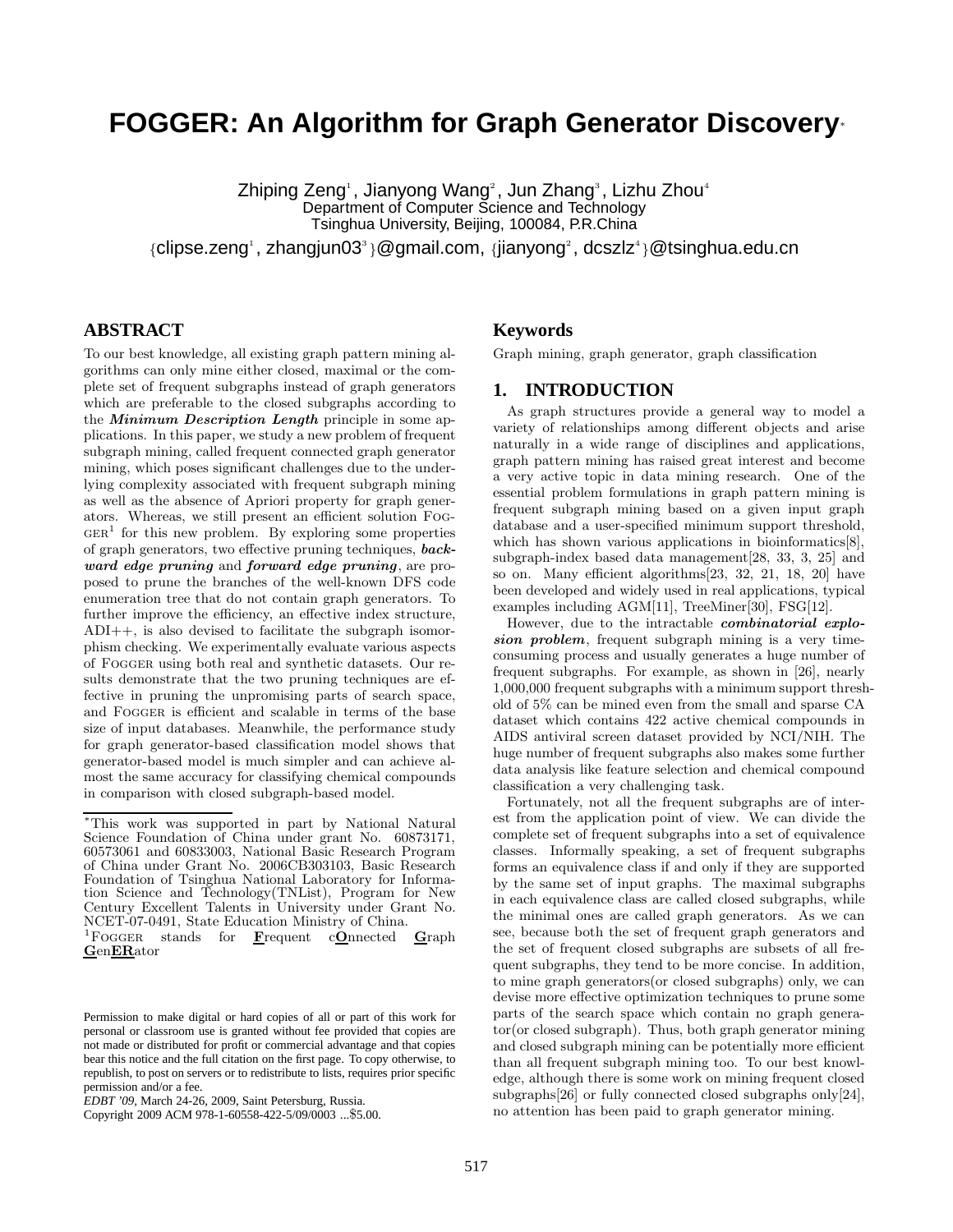Compared with closed subgraph mining, graph generator mining has its own advantage and deserves some research efforts. From the graph data classification point of view, graph generators are usually preferable to their corresponding closed subgraphs according to the MDL principle [16, 15, 6], which has a sound statistical foundation rooted in the well-known Bayesian inference and Kolmogorov complexity. We will explain this in detail in Section 2.2 after the introductionn of some necessary preliminaries. Moreover, we will compare the average pattern size and the number of patterns in the result set of graph generators with those in the result set of closed subgraphs, and show the effectiveness of the generator-based graph classification model in the performance study section.

To our best knowledge, this work is the first attempt to design an algorithm for mining frequent connected graph generators. We summarize our contributions as follows:

- We formally define the problem of mining frequent connected graph generators, explore their properties, and present the first graph generator mining algorithm, Fogger.
- Two novel pruning techniques whose effectiveness are verified in the performance study section are proposed to prune the unpromising parts of search space.
- An effective index structure, ADI++, is devised to assist the subgraph isomorphism checking, which can be widely used as an underlying index structure for a large number of existing graph pattern mining algorithms.
- Extensive study has been conducted to validate the algorithm's efficiency and scalability, and demonstrate its utility in graph data classification such as classifying chemical compounds.

The rest of this paper is organized as follows. Section 2 gives the problem formulation, explains the motivation of graph generator mining and explores some properties of graph generators. Section 3 presents our solution for frequent connected graph generator mining. It first gives a brief introduction about the DFS(depth-first search) code tree enumeration framework and introduces two novel pruning techniques. And then, generator checking scheme is described as well as ADI++ structure which can facilitate the subgraph isomorphism checking. At the end of this section, the integrated algorithm for mining frequent connected graph generators, Fogger, is outlined. Section 4 investigates the comprehensive performance study followed by related work discussion in Section 5. At last, this study concludes with Section 6.

# **2. PRELIMINARIES**

In this section, we introduce some preliminary concepts and notations about frequent subgraph mining, formulate and motivate the problem of frequent connected graph generator mining. Some properties of graph generators are also explored.

# **2.1 Graph Generators and Closed Graphs**

In this paper, only simple graph structures are considered, i.e., undirected graphs without multi-edges and self-loops. An *undirected labeled graph* G can be represented by a 6-tuple,  $G = (V, E, L_v, L_e, F_v, F_e)$ , where V is a finite set of vertices,  $E \subseteq V \times V$  is a set of edges,  $L_v$  and  $L_e$  are the sets of vertex labels and edge labels respectively, and  $F_v$ :  $V \to L_v$  and  $F_e : E \to L_e$  are labeling functions assigning labels to vertices and edges respectively. G is said to be connected if at least one path exists between any pair of vertices in  $V$ , otherwise it is called a *disconnected* graph. In addition, singleton graphs are considered as connected graphs.  $G_1$  is graph isomorphic to another graph  $G_2$  iff there exists a bijection  $f: V_1 \to V_2$  such that for any vertex  $v \in V_1$ ,  $f(v) \in V_2 \wedge F_v(v) = F_v(f(v))$ , and for any edge  $(u, v) \in E_1, (f(u), f(v)) \in E_2 \wedge F_e(u, v) = F_e(f(u), f(v)).$  $G_1$  is a subgraph of  $G_2$  iff  $V_1 \subseteq V_2$  and  $E_1 \subseteq E_2 \cap (V_1 \times V_1)$ , denoted by  $G_1 \sqsubseteq G_2$  or  $G_1 \sqsubset G_2$  (i.e.,  $G_1 \sqsubseteq G_2$  but  $G_1 \neq$  $(G_2)$ . Equivalently,  $G_2$  is a *supergraph* of  $G_1$  and is said to contain  $G_1$ . Moreover, if  $G_1$  is isomorphic to a subgraph g of  $G_2$ ,  $G_1$  is said to be **subgraph isomorphic** to  $G_2$ , and g is called an *instance* of  $G_1$  in  $G_2$ .

A *graph database*  $D$  is defined as a set of input graphs whose cardinality is denoted by  $|\mathcal{D}|$ . Figure 1 shows a graph database example containing four input graphs which will be used as our running example in the following discussion. Assume  $P$  is the set of subgraph patterns each of which is contained by at least one input graph in  $\mathcal{D}$ . The **Galois** connection<sup>[4]</sup> between  $2^{\mathcal{D}}$  and  $2^{\mathcal{P}}$  is a couple of functions  $(f, g)$  where  $f(p) = \{d \in \mathcal{D} | p \sqsubseteq d\}$  and  $g(D) = \{p | \forall d \in \mathcal{D} | p \sqsubseteq d\}$  $D, p \sqsubseteq d$ . Intuitively,  $f(p)$  is the set of all input graphs in  $D$  containing p, and dually,  $g(D)$  is the set of all subgraph patterns in  $P$  shared by all input graphs in  $D$ . The **Galois** closure operators are the following functions:  $h = g \circ f$ and  $h' = \overline{f} \circ g$ , where  $\circ$  denotes the composition of functions. Given an subgraph pattern p,  $h(p) = g(f(p))$  is called the closure of p.

The closure induces an *equivalence relation*  $\sim_{\mathcal{D}}$  by  $p_1 \sim_{\mathcal{D}}$  $p_2$  iff  $h(p_1) = h(p_2)$ . Thus, the *equivalence class* of a subgraph pattern  $p$ , denoted by $[p]$ , is defined as the set  ${p'\vert h(p')} = h(p)$ . For an equivalence class [p], if  $p_0 \in [p]$ and  $\overrightarrow{\beta}p' \in [p]$  such that  $p_0 \sqsubset p'$ ,  $p_0$  is a maximal pattern in [p] and is said to be **closed**; otherwise, if  $\neq p' \in [p]$  such that  $p' \sqsubset p_0, p_0$  is a minimal pattern in [p] and is called a **gener**ator. For the patterns in the form of itemsets, there is one and only one closed pattern in each equivalence class[14]. But for connected graph patterns, there could be more than one closed patterns in an equivalence class. The support of a subgraph pattern  $p$ , denoted by  $sup(p)$ , is defined as the number of input graphs containing p, i.e.,  $sup(p) = |f(p)|$ . A subgraph  $p$  is said to be *frequent* if its support is no less than a user-specified threshold  $min\_sup$ .

Problem Statement: Given an input graph database D and a minimum support threshold min sup, we study the problem of mining the complete set of graph generators which are frequent and also connected.

For simplicity, if the context is clear we will omit the graph database D. Moreover, since we only consider connected graphs, if not explicitly stated, the notation "graph" means a connected graphs by default in the rest of this paper.

# **2.2 MDL Favors Generators**

In Section 1, we stated that graph generators are preferable to closed subgraphs according to MDL principle. Here we give a theoretical description of this principle and explain the reason. A crude two-part version of MDL principle[7] can be described as follows: let  $\mathcal{H} = \{H_1, H_2, \cdots, H_n\}$  be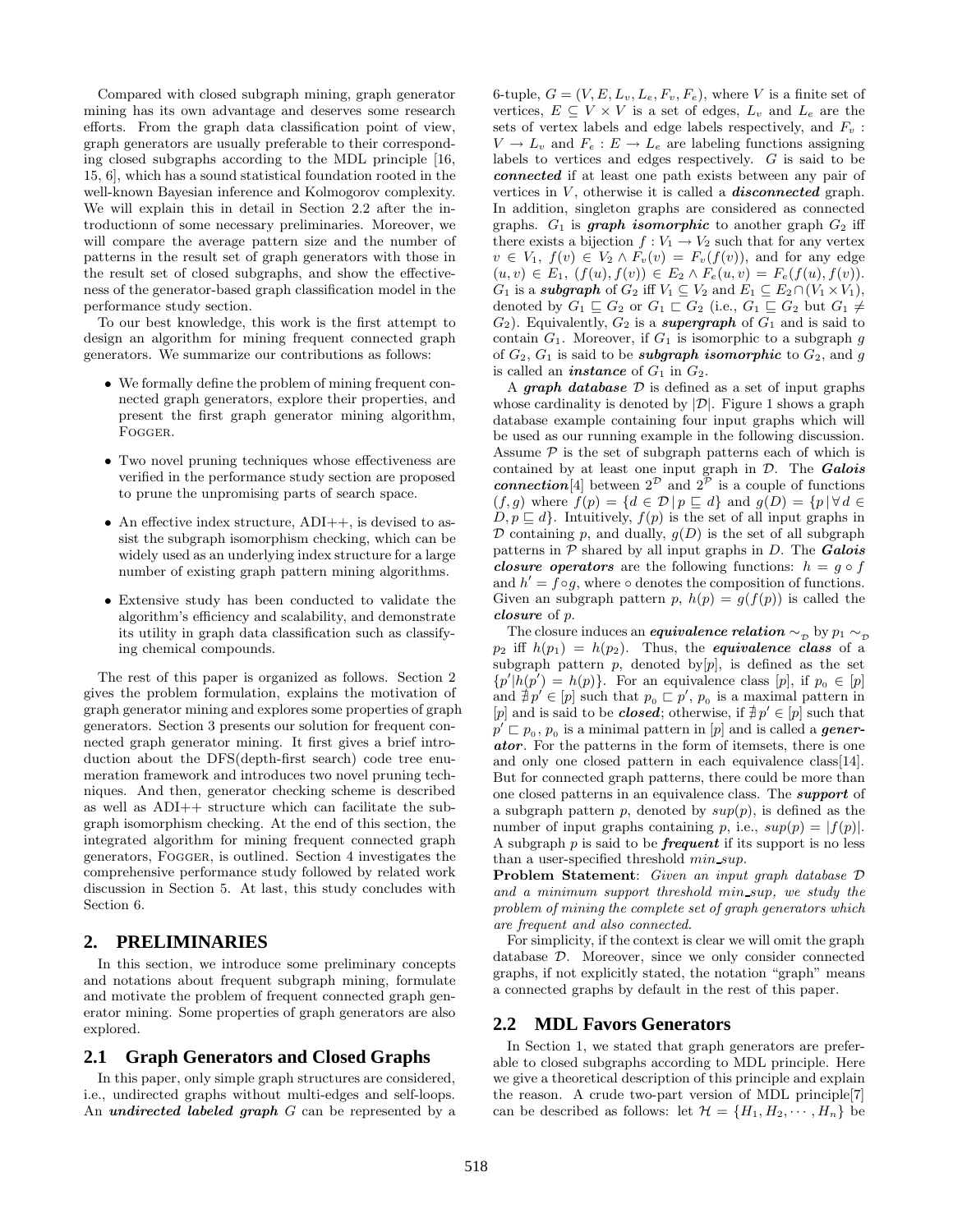

Figure 1: An Example of Graph Database

a set of candidate models, each of which contains a set of point hypotheses, the best point hypothesis  $H \in H_1 \cup H_2 \cup$  $\cdots \cup H_n$  to explain D is the one which minimizes the sum  $L(H) + L(D|H)$ , where  $L(H)$  is the length of the description of this hypothesis and  $L(D|H)$  is the length of the description of  $D$  when encoded with the help of  $H$ . The best model to explain  $D$  is the smallest model containing the selected H.

The same as [5] and [14], we apply this principle in the context of graph generators and closed subgraphs. Assume  $Q$  is an equivalence class of some data  $D, g$  and  $c$  are a generator and a closed subgraph in Q respectively. Let  $D_Q = f(g) = f(c)$ , then g and c are two hypotheses describing  $D_Q$ . Because g and c occur in the same data  $D_Q$ ,  $L(D_{Q}|c) = L(D_{Q}|g)$  holds. Furthermore, g is no "greater" than c, then  $L(g) \leq L(c)$ . Therefore, we can get that  $L(c) + L(D_Q|c) \geq L(g) + L(D_Q|g)$ . According to MDL, g is preferable to  $c$  for describing the data  $D_Q$ . The advantages of graph generators over closed subgraphs are also confirmed by the result data in classifying chemical compounds conducted in Section 4.

# **2.3 Properties of Graph Generators**

Based on the definition of generators, one way to get all generators in an equivalence class  $[p]$  is to elicit them from all patterns belonging to  $[p]$ . In order to determine whether  $p'$ belongs to  $[p]$  or not, we can test whether  $h(p) = h(p')$  holds. However, the computation of  $h(p) = g(f(p))$  is an expensive operation.  $f(p)$  is needed first, and then  $g(f(p))$  can be calculated based on  $f(p)$ . Given a set D of input graphs, the computation of  $q(D)$  is equivalent to discover the complete set of frequent subgraphs in  $D$  with the support threshold of 100% which itself is a tough problem. Therefore, we need to find an efficient method to determine whether  $h(p) = h(p')$ . The lemma introduced next provides us such an efficient method.

LEMMA 2.1.  $h(p_1) = h(p_2)$  iff  $f(p_1) = f(p_2)$ .

PROOF. **Sufficiency**. According to the definition of  $h(p)$ , if  $f(p_1) = f(p_2), g(f(p_1)) = g(f(p_2))$  must hold. Therefore,  $h(p_1) = h(p_2)$  holds.

Necessity. Since  $h(p_1) = h(p_2)$ ,  $g(f(p_1)) = g(f(p_2))$  must

hold. Because  $p_1 \in g(f(p_1))$ , then  $p_1 \in g(f(p_2))$ . From the definition of the function  $g, \forall d \in f(p_2), p_1 \sqsubseteq d$ . Moreover, according to the definition of f, we know that  $d \in f(p_1)$ . Therefore,  $\forall d \in f(p_2), d \in f(p_1)$ , i.e.  $f(p_2) \subseteq f(p_1)$ . In the same way, we can prove that  $f(p_1) \subseteq f(p_2)$ . Consequently,  $f(p_1) = f(p_2)$ .  $\Box$ 

Based on Lemma 2.1, in order to determine whether  $h(p_1) =$  $h(p_2)$ , we only need to examine whether  $f(p_1) = f(p_2)$  or not. Thus, the computation of  $g(f(p_1))$  and  $g(f(p_2))$  are ignored, and the determination is much easier. This lemma also indicates that all subgraph patterns in an equivalence class are contained in the same set of input graphs. Moreover, given two subgraph patterns  $p_1$  and  $p_2$ , if  $p_1 \rvert p_2$ and  $sup(p_1) = sup(p_2)$ ,  $f(p_1) \supseteq f(p_2)$  and  $|f(p_1)| = |f(p_2)|$ hold. Therefore,  $f(p_1) = f(p_2)$  holds, i.e.,  $h(p_1) = h(p_2)$ .

In [14], the authors introduced and proved the Apriori property for itemset generators: every proper-subset of an itemset generator is also an itemset generator. Depending on this nice property, several effective pruning techniques were proposed, and an efficient algorithm for mining the frequent itemset generators was introduced. This nice property, however, no longer holds for graph generators. For example, assume there is a graph database  $D_0$  consisting of four graphs  $C_1$ ,  $C_2$ ,  $C_3$  and  $C_4$  shown in Figure 2. By setting min sup=1, we know that  $C_1$  is a graph generator in  $D_0$ , but  $C_2$  is not a graph generator even it is a proper-subgraph of  $C_1$ .



Figure 2: Apriori Property Absence for Graph Generators

As illustrated in the above example, the Apriori property does not hold for graph generators. Thus, the Apriori property-based pruning techniques used in itemset generator mining[14] cannot be applied to graph generator mining. In addition, graphs in general have undesirable theoretical properties with regard to algorithmic complexity. In terms of complexity theory, subgraph isomorphism is NP-Complete. Furthermore, no efficient algorithm is known to perform systematic enumeration of the subgraphs of a given graph. Consequently, all of the above factors make it quite difficult and challenging to discover frequent graph generators.

# **3. EFFICIENT MINING OF GENERATORS**

In this section, we illustrate how to efficiently mine the complete set of frequent graph generators from input graph databases. First, we give a brief introduction about DFS code tree enumeration framework which is adopted to enumerate frequent subgraphs in this paper. And then, two novel pruning techniques are introduced to prune the branches of the numeration tree that do not contain graph generators. A generator checking scheme is devised to discover graph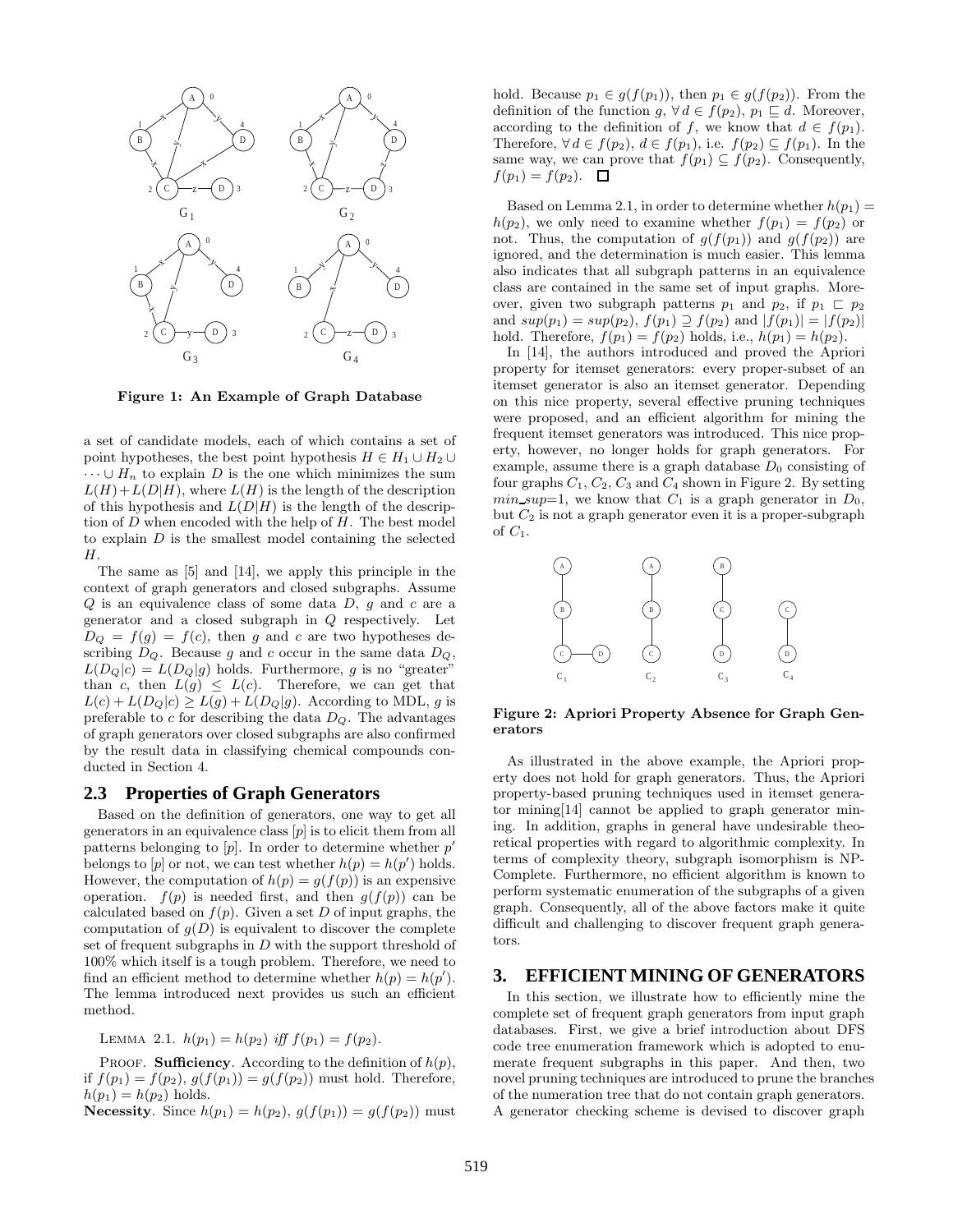generators. To improve the efficiency, an effective underlying index structure, ADI++, is devised to assist subgraph isomorphism checking. Integrated the above techniques, an efficient algorithm FOGGER is presented at the end of this section.

# **3.1 DFS Code Tree Enumeration Framework**

All frequent subgraph mining algorithms need an enumeration framework to guarantee that they can discover the complete set of frequent subgraphs. DFS code tree enumeration framework[27] is an effective and widely used method to enumerate frequent connected subgraphs. In this paper we also adopt this well-known enumeration framework. DFS code enumeration framework is based on the *mini*mum DFS code, which is a good canonical representation of graphs and has a nice property: two graphs  $g$  and  $g'$  are graph isomorphic to each other iff  $min(g) = min(g')$ (here  $min(q)$  denotes the minimum DFS code of graph q). Moreover, with the help of minimum DFS code, the problem of mining frequent subgraph patterns is reduced to mining frequent minimum DFS codes, which are sequences with constraints preserving the connectivity of graphs. Please refer to [27] for more details about the minimum DFS code and the DFS code tree enumeration framework.

Figure 3 illustrates the DFS code tree for enumerating the frequent subgraphs with  $min\_sup = 2$  from our running example graph database shown in Figure 1. There is a pair of numbers in the form of "a:b" near each node in the tree, which represents the order of this node being enumerated and the support of this node in the graph database respectively. In the rest of this paper, we use the order to represent a node in the DFS code tree. For instance, node 14 indicates the subgraph  $\langle 0, 1, A, y, C \rangle$ . In Figure 3, the nodes with gray background are frequent generators, and there are 26 frequent subgraphs with  $min\_sup = 2$ , only seven of which are generators. Many unpromising parts of search space should not been enumerated. In the next subsection, optimization techniques will be described to prune some of these unpromising branches by exploring some properties of graph generators.

At first, we introduce two important terms, forward edge and backward edge, which will be used in the following discussion. For an edge in the DFS code representation of a graph, if its start vertex is discovered before its end vertex in DFS search, it is a forward edge; otherwise, it is a backward edge. For example, in node 2 of Figure 3,  $\langle 1, 2, B, x, C \rangle$  is a forward edge while  $\langle 2, 0, C, y, A \rangle$  is a backward edge.

Lemma 3.1. For a connected graph, if any number of backward edges are removed, the derived subgraph is still connected; furthermore, if no edge starts from the end vertex of a forward edge, the subgraph derived by removing this forward edge is still connected.

The proof of the above lemma is simple, thus it is omitted here. Based on Lemma 3.1, we know that the removal of backward edges or some special forward edges which satisfy the specific constraint from a connected graph will not cause the disconnectivity. It will be applied in the proof of two pruning techniques introduced next.

### **3.2 Pruning Techniques**

Besides the underlying complexity associated with frequent subgraph mining, the Apriori property no longer holds for graph generators. Thus, devising effective pruning techniques for graph generator mining is quite difficult and challenging. In this subsection, we introduce two novel pruning techniques whose effectiveness is confirmed by the experimental results shown in Section 4.

Given a node  $p$  in the DFS code tree(i.e., a subgraph pattern), let  $E_x(p)$  denote the set of valid extensible DFS edges which can be used to extend  $p$  to get "bigger" subgraph patterns. For a node  $p = (a_0, a_1, ..., a_n)$  and a DFS edge  $e \in E_x(p)$ , the number of input graphs which contain the subgraph pattern  $(a_0, a_1, ..., a_n, e)$  in the input database is called the *conditional support* of  $e$  w.r.t.  $p$ , denoted by  $sup(e|p)$ . For simplicity, in the following we use  $p \diamond e$  to denote the subgraph pattern  $(a_0, a_1, ..., a_n, e)$ . Accordingly, we know that  $sup(p \circ e) = sup(e|p)$  holds. Based on the definition of graph generators, we can easily get the following lemma.

Lemma 3.2. For a subgraph pattern p and a DFS edge  $e \in E_x(p)$ , if  $sup(e|p) = sup(p)$ ,  $p \diamond e$  cannot be a generator.

The above lemma is evident and the proof is omitted here. Thereby, any subgraph pattern  $p \diamond e$  with  $sup(e|p) = sup(p)$ is definitely not a generator. Moreover,  $p \diamond e$  is said to be a generator candidate if  $sup(e|p) < sup(p)$ . Apparently, only generator candidates might be graph generators, and graph generators can only be discovered from the set of generator candidates.

To date, using DFS code tree enumeration framework, a straightforward solution can be devised to discover the complete set of graph generators from the set of generator candidates. However, this rudimentary approach is rather brute-force and will take an unacceptable time. In the following, we elaborate on pruning techniques which can improve the efficiency. For a node  $p$  in the DFS code tree, the branch rooted by p can be pruned only on the condition that all descendants of p are not graph generators. More specifically, for any descendant  $p'$  of  $p$ , if there exists a connected subgraph which is derived by removing one edge from  $p'$  and possesses the support of  $\exp(p')$ , the branch rooted by p can be safely pruned. Based on this idea, two novel pruning techniques are introduced in the following.

### *3.2.1 Backward Edge Pruning*

LEMMA 3.3. Given a subgraph pattern  $p = (a_0, a_1, ..., a_n)$  $(n \geq 0)$  in the DFS code tree, let  $p' = p \circ (e, b_0, b_1, \ldots, b_m)$  $(m \geq 0)$  be a descendant of p in the DFS code tree, if  $e \in E_x(p)$  is a backward extensible edge for each instance of p, then  $sup(p') = sup(p'')$  must hold where  $p'' = p$  $(b_0, b_1, \ldots, b_m).$ 

PROOF. Since  $e$  is a backward edge, according to Lemma 3.1,  $p''$  is connected which is derived by removing e from  $p'$ . Moreover, because  $p'' \sqsubset p'$ ,  $f(p'') \supseteq f(p')$  holds. Assume  $f(p'') \neq f(p')$ , then at least one input graph  $d_0$  exists s.t.  $d_0 \in f(p'')-f(p')$ , i.e.,  $p'' \sqsubseteq d_0$  and  $p' \not\sqsubseteq d_0$ . Accordingly,  $d_0$ must contain some instances of  $p$ . Because  $e$  is an extensible edge for all instances of p, for any instance  $t_p$  of p in  $d_0$ ,  $t_p$ has an extensible DFS edge e. Furthermore, since inserting backward edges to a subgraph pattern does not introduce new vertices to the current subgraph pattern<sup>2</sup>, any super-

<sup>2</sup>This is a very important property. As shown in the discussion of forward edge pruning, without this property we cannot state that each  $t'$  can be extended with  $e$ .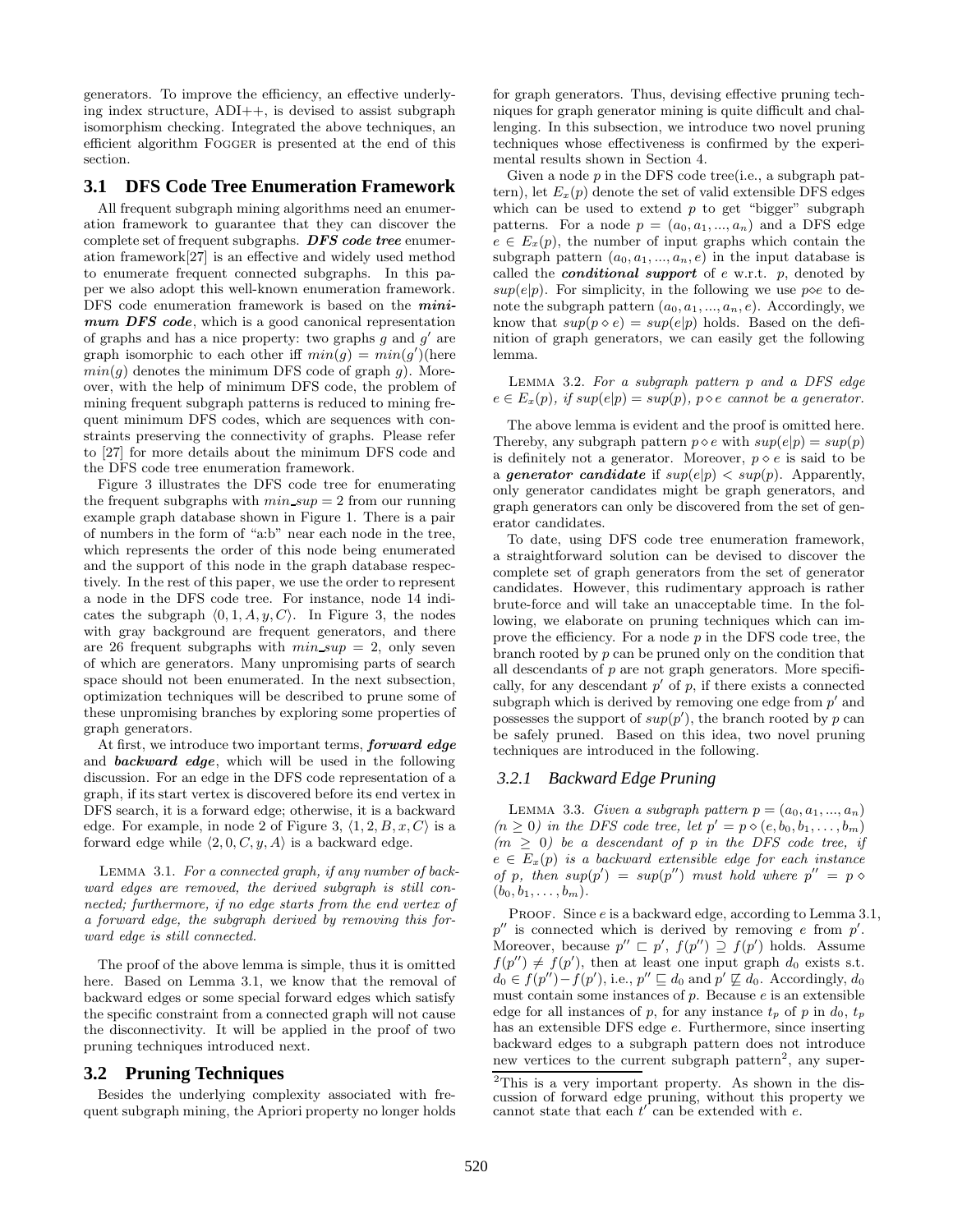

Figure 3: DFS code Tree of Frequent Subgraphs in Figure 1 with  $min\_sup = 2$ 

graph  $t'$  of  $t_p$  without  $e$  can be extended with  $e$  to generate a "bigger" connected graph. Because  $p'' \sqsubseteq d_0$ , at least one instance of p'' resides in  $d_0$ , denoted by  $t_{p}$ . Obviously,  $t_{p}$ is a supergraph of  $t_p$  without e, thus,  $t_{p\ell}$  can be extended with e to generate a bigger connected graph which is graph isomorphic to p'. Consequently,  $p' \sqsubseteq d_0$  which contradicts the assumption that  $p' \not\sqsubseteq d_0$ . Therefore,  $f(p') = f(p'')$ , namely,  $sup(p') = sup(p'')$ .

Based on Lemma 3.3, if e is a backward extensible edge for each instance of p, all descendants of  $p \diamond e$  cannot be generators. Moreover,  $p \diamond e$  itself is also not a generator because  $sup(p) = sup(e|p)$ . Therefore, the branch rooted by  $p \diamond e$ can be pruned safely. This pruning technique is called backward edge pruning. For instance, the edge  $\langle 2, 0, C, y, A \rangle$ is a backward extensible edge for all three instances of node 1 in Figure 3. According to the backward edge pruning, the branch rooted by node 2 will make no contribution to the discovery of graph generators and can be safely pruned. Therefore, many unpromising nodes will not be enumerated and the enumeration process will become more efficient.

Furthermore, if e is an extensible edge for each instance of  $p, \sup(p) = \sup(e|p)$  must hold. Hence, if  $\sup(p) \neq \sup(e|p)$ , it is not necessary to apply the backward edge pruning technique. Over relational graph databases in which vertex labels are distinct, this pruning technique will be very efficient because at most one instance exists in each input graph for a subgraph pattern. Therefore, in this case once a backward extensible edge e s.t.  $sup(p) = sup(e|p)$  encountered, we can stop growing  $p$  with  $e$ . Note that the prunable backward edges here correspond to associative edges in Tail Shrink proposed in [10]. The difference is that Huan et al. aim at maximal graphs, therefore these associated edges are removed from the tail of the tree and are augmented to this tree without missing any maximal ones.

### *3.2.2 Forward Edge Pruning*

In previous discussion, a backward edge-based pruning technique is proposed. Intuitively, we intend to devise forward edge-based pruning techniques. Based on Lemma 3.1,

if no edge starts from the end vertex of a forward edge, the removal of this forward edge can preserve the connectivity. Accordingly, for a subgraph pattern  $p_n = (a_0, a_1, ..., a_n)$ where  $a_n$  is a forward edge, if  $b_1$  in  $p' = p_n \diamond (b_1, \dots, b_m)$ is a forward edge which does not start from the end vertex of  $a_n$ , according to the DFS code tree enumeration framework, no valid DFS edge among  $b_2, \ldots, b_m$  will connect to the end vertex of  $a_n$ . Thus, the removal of  $a_n$  from  $p'$  will preserve the connectivity of the derived subgraph  $p'' = p_{n-1} \diamond (b_1, \dots, b_m)$ . Based on the idea of Lemma 3.3, perhaps we would make an assumption that if  $a_n$  is a forward extensible edge for each instance of  $p_n$ ,  $sup(p') = sup(p'')$ holds. Unfortunately, this is not true.



Figure 4: A Failure Case

For example, let  $p_n = \langle 0, 1, A, B \rangle \langle 1, 2, B, C \rangle$ ,  $p' = p_n \diamond$  $\langle 0, 3, A, D \rangle$   $\langle 3, 4, D, C \rangle$  and  $p'' = \langle 0, 1, A, B \rangle$   $\langle 0, 2, A, D \rangle$   $\langle 2, 3, D, C \rangle$ (edge labels are ignored). Considering a graph database containing two input graphs shown in Figure 4,  $\langle 1, 2, B, C \rangle$  is a forward extensible edge for each instance of  $(0, 1, A, B)$ , and  $\langle 0, 3, A, D \rangle$  is a forward extensible edge of  $p_n$  which does not start from the end vertex of  $\langle 1, 2, B, C \rangle$ . In this case,  $sup(p') = 1$  and  $sup(p'') = 2$ , i.e.,  $sup(p') \neq sup(p'')$ . Thus, the assumption is not true. The reason for this failure is that even though  $\langle 1, 2, B, C \rangle$  is a forward extensible edge for each instance of  $\langle 0, 1, A, B \rangle$ , the vertex C in  $\langle 1, 2, B, C \rangle$  is contained in the instance of  $p''$  in Figure 4 a). Consequently, although Figure 4 a) contains  $p''$ , it does not contain  $p'$ . Based on this analysis, a subgraph pattern  $p_n$  is called a pruning candidate if both of the following two constraints are satisfied: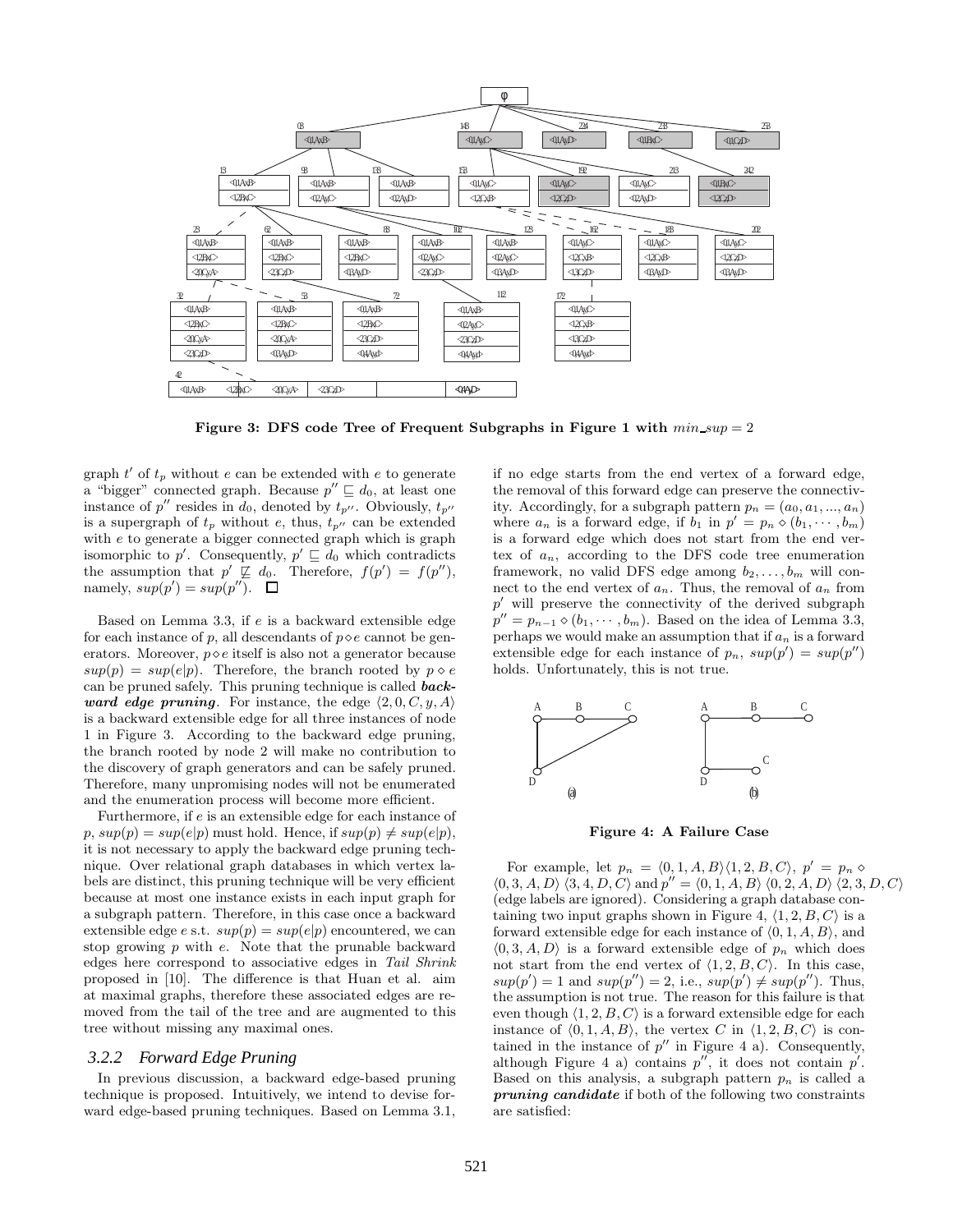- 1.  $p_{n-1}$  is  $\phi$  or  $a_n$  is a forward extensible edge for each instance of  $p_{n-1}$ ;
- 2. the end vertex of  $a_n$  in each instance of  $p_n$  will not be contained in any instance of  $p''$ .

LEMMA 3.4. If  $p_n$  is a pruning candidate and  $e \in E_x(p_n)$ is a forward edge that does not start from the rightmost vertex of  $p_n$ ,  $p'$  and  $p''$  have the same support, i.e.  $sup(p') =$  $sup(p'')$ .

PROOF. First, according to Lemma 3.1,  $p''$  is a connected graph. Because  $p'' \nightharpoonup p'$ ,  $f(p'') \supseteq f(p')$  holds. Assume  $f(p'') \supset f(p')$  and  $d_0 \in f(p'') - \overline{f(p')},$  then  $p'' \sqsubseteq d_0$  and  $p' \not\sqsubseteq d_0$ . Because  $p_n$  is a pruning candidate,  $a_n$  is a forward extensible edge for each instance of  $p_{n-1}$  and the end vertex of  $a_n$  in each instance of  $p_n$  will not reside in any instance of  $p''$ . Accordingly, for each instance of  $p''$  in  $d_0$ ,  $a_n$ can be attached to this instance to get a "bigger" subgraph pattern which is graph isomorphic to p'. Thus,  $p' \subseteq d_0$ which contradicts with the assumption that  $p' \not\sqsubseteq d_0$ . Consequently, the assumption does not hold and we can know that  $f(p') = f(p'')$ , namely,  $sup(p'') = sup(p')$ .

Based on Lemma 3.4, if constraints are satisfied,  $p_n \diamond e$ 's descendants including  $p_n \diamond e$  itself cannot be graph generators. Thus, we can safely prune the branch rooted by  $p_n \diamond e$ . We call this pruning technique the *forward edge pruning*. However, to determine whether the end vertex of  $a_n$  will be contained in the instances of  $p''$  or not is still an open problem. Actually, it is quite difficult to predict this. But if the following condition is satisfied, we can state that the end vertex of  $a_n$  will never be contained in any instance of  $p^{\prime\prime}$ : in each input graph containing  $p_n,$  the end vertex of  $a_n$  in each instance only connects to vertices that are already contained in this instance. For example,  $\langle 1, 2, C, x, B \rangle$  is a forward extensible edge for each instance of node 14 in Figure 3, the vertex  $B$  which is the end vertex of this forward edge only connects to vertices that are already contained in each instance of node 15. Thus, node 15 in Figure 3 is a pruning candidate. Moreover, because  $\langle 1, 3, C, z, D \rangle$  is forward extensible edge of node 15 and does not start from the right most vertex of node 15, node 16 can be safely pruned according to the forward edge pruning technique.

The solid lines among different nodes in Figure 3 are valid enumeration paths after applying both backward edge pruning or forward edge pruning techniques, while the dashed lines are invalid. The effectiveness of these two pruning techniques in both pruning the unpromising branches and improving the efficiency of enumeration process will be confirmed in the experimental study.

### **3.3 Efficient Generator Discovery**

In previous discussion, an efficient numeration framework integrated with two effective pruning techniques is introduced to enumerate frequent subgraphs. However, not all remaining frequent subgraphs are graph generators. In this subsection, we address the problem of how to elicit graph generators efficiently.

### *3.3.1 Generator Checking Scheme*

As stated in Section 3.2, graph generators can only be discovered from generator candidates. To elicit graph generators, we maintain a set of selected generator candidates

during the enumeration process, denoted by  $R$ , in which elements are grouped according to their supports. While a generator candidate  $p$  is encountered, we are trying to insert it into R. According to the DFS code tree enumeration framework, all proper-subgraphs of  $p$  that are enumerated before  $p$  must reside in the path from the root of the search tree to  $p$ . Thus, if one proper-subgraph of  $p$  in this path has the support  $sup(p)$ , p cannot be a generator candidate; if p is a generator candidate, all proper-subgraphs of  $p$  in this path have supports greater than  $sup(p)$ . Therefore, while inserting a generator candidate  $p$  into  $R$ , no proper-subgraph of p with support  $sup(p)$  will exist in R. Whereas, some proper-supergraphs of p with support  $sup(p)$  might exist in  $R$ , and these patterns should be removed from  $R$  since they are not graph generators. For example, node 6 in Figure 3 is a generator candidate, but it is not a graph generator because node 24 is a proper-subgraph of it with the same support.

Consequently, only one operation should be performed while inserting a generator candidate into  $R$ , i.e., removing elements in  $R$  s.t. they are proper-supergraphs of  $p$  and possess the support of  $sup(p)$ . Because elements in R are grouped by their supports, proper-supergraph checking only needs to performed in the group with the support of  $sup(p)$ . In general, however, the problem of subgraph isomorphism is NP-Complete. Thus, the proper-supergraph checking is a very time-consuming operation. Accordingly, we devise an effective underlying index structure  $ADI++$ , which is an enhancement of ADI structure introduced in [22], to facilitate the subgraph isomorphism checking problem.

#### *3.3.2 The ADI++ Structure*

Chen Wang et al.[22] analyzed previous algorithms on frequent subgraph mining, such as FSG[12], gSpan[27] and CloseGraph[26], and pointed out that random access to elements in graph databases and checking the graph isomorphism are frequent and expensive operations in these algorithms. Accordingly, ADI structure, which supports these frequent and expensive operations very well, was devised to facilitate the scalable mining of frequent subgraphs. In this paper, we introduce a novel index structure, ADI++, which is an enhancement of ADI. Besides preserving all advantages of ADI,  $ADI++$  can be exploited to assist in solving the (sub)graph isomorphism checking problem efficiently.

Similar to ADI structure,  $ADI++$  structure is a threelevel index for edges, graph-ids and adjacency information. An example is shown in Figure 5, where two graphs  $G_1$  and  $G_2$  in Figure 1 are indexed. Different with ADI structure, all edges which are indexed by their labels in the edge table are ordered and numbered. The index of each edge in a graph is unique and can be used to identify an edge uniquely. Except for this little difference, the edge table and graph-ids list in ADI++ structure are identical to that in ADI structure. However, we exploit a different structure to store the adjacency information of edges. Each input graph corresponds to an edge block, and edges in a graph are stored as a vector of edges in an edge block, but not a linked list.

First, vertices and edges in a single graph are ordered separately. The order used here can be any one user preferred. In this paper, we order vertices and edges according to the order in which they are scanned from this graph. Note that, vertex index starts with 0, while edge index starts with 1. The reason for this difference is because a special edge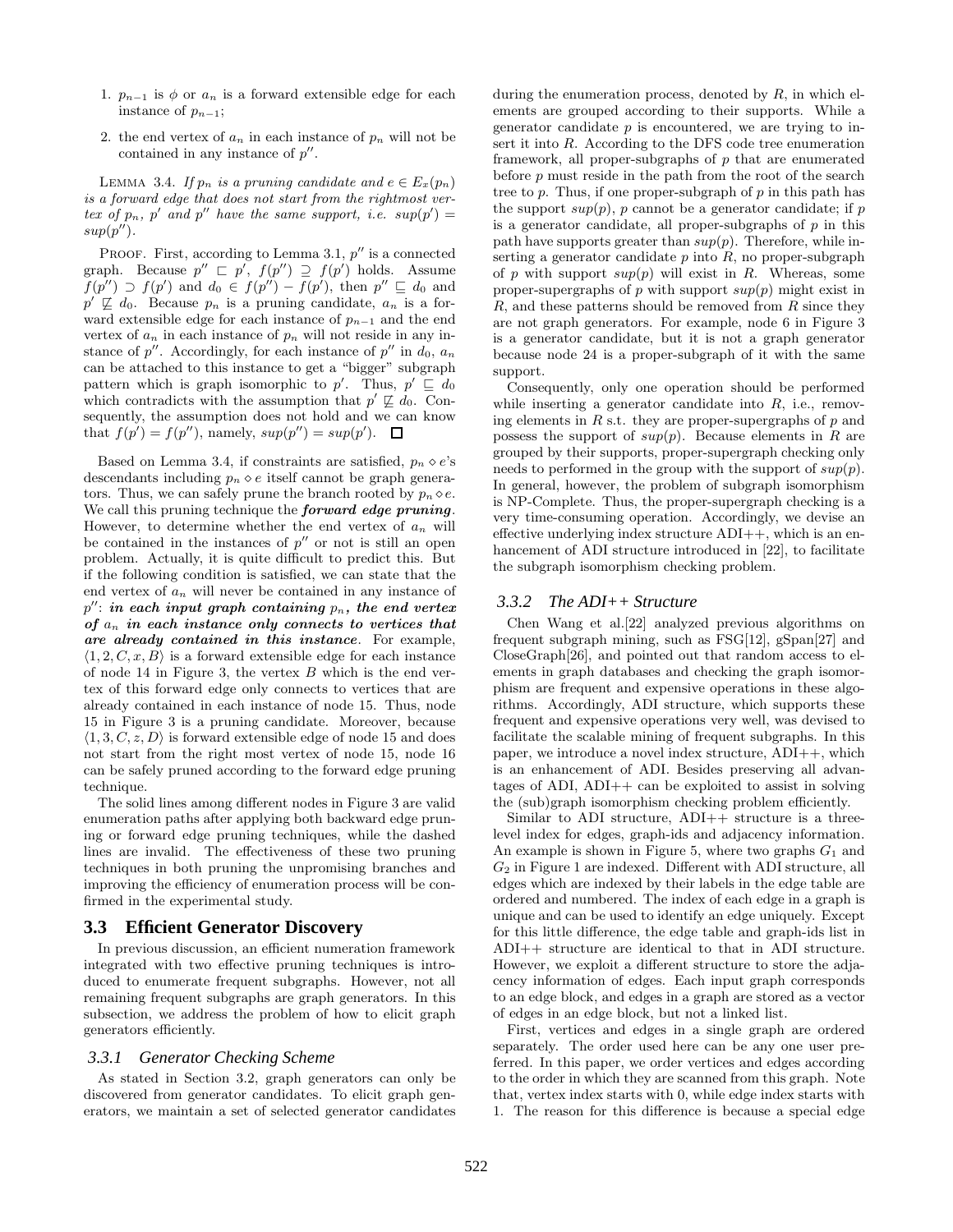

Figure 5: The ADI++ Structure for  $G_1$  and  $G_2$  in Figure 1

with index 0 is introduced to indicate an empty edge. For instance, the numbers near each vertex of  $G_1$  and  $G_2$  in Figure 1 is the order in which the vertices are scanned. Second, each edge in edge blocks is represented by a 5-tuple  $\langle s_n, e_n, s_l, e_l, i \rangle$ , where  $s_n$  is the start vertex index,  $e_n$  is the end vertex index and  $s_n < e_n$ , *i* is the index of this edge in the edge table,  $s_l$  is the index of next edge which contains the vertex  $s_n$ . If no such a next edge exists,  $s_l$  will be the index of the first edge in this edge block which contains the vertex  $s_n$ ; if no other edge contains this vertex  $s_n$ ,  $s_l$  will be 0. Moreover, if the start vertex of the edge which contains vertex  $s_n$  is  $s_n$ ,  $s_l$  will be positive; otherwise  $s_l$  will be negative. The same method can be used to calculate the value of  $e_l$ . The only difference is that  $e_l$  focuses on the vertex  $e_n$ . For example, taking into account the edge  $\langle A, y, C \rangle$  connecting vertices 0 and 2 in  $G_1$ , then  $s_n = 0$  and  $s_e = 2$ . The index of  $\langle A,y,C\rangle$  in the edge table is 1, then  $i = 1$ . Because the third edge  $e_3 = \langle 0,4,1,-6,2 \rangle$  in the first block of Figure 5 is the first next edge containing the vertex 0 as its start vertex, thus  $s_l = 3$ . Meanwhile, the first next edge containing vertex 2 is the forth edge  $e_4 = \langle 1,2,-1,5,3 \rangle$  of which vertex 2 is its end vertex, thus  $e_l = -4$ . Therefore, the tuple for edge  $e_2$  is  $\langle 0,2,3,-4,1 \rangle$ . The construction of ADI++ structure is trivial and users can implement it easily. Hereby, the construction of ADI++ structure will not be described here due to the page limitation.

Comparing with ADI, in terms of storage, only one more cell<sup>3</sup> is needed in ADI++ than ADI for each edge in edge blocks. In terms of usage, besides preserving all advantages of ADI, ADI++ can provide more functions. First, in ADI++, once given an edge index in an edge block, the vertex labels and edge label of this edge can be easily identified due to the introduction of i. But this operation cannot be accomplished in ADI. Second, edges sharing the common vertex are "linked" as a cycle in ADI++. Thus, we can enumerated all the edges sharing the common vertex through any edge in this cycle. But in ADI, this can be accomplished only by providing the first edge in the linked list. Third, edges are represented by 5-tuples consisting of 5 integers, it is easier and more convenient either to store on

the disk or to be held in main memory than using linked list. At last,  $ADI++$  can be used to assist in solving (sub)graph isomorphism checking problem which will be illustrated in the following.

### *3.3.3 Solving Subgraph Isomorphism using ADI++*

Although minimum DFS code can uniquely represent a graph and can be used to determine graph isomorphism efficiently, it cannot be applied to determine subgraph isomorphism. For example, node 24 in Figure 3 is a propersubgraph of node 4, but their minimum DFS codes are quite different and we cannot determine the subgraph isomorphism relationship between them by their minimum DFS codes. In general, subgraph isomorphism problem is NP-Complete. It will take an unacceptable time to determine subgraph isomorphism relationship between two graph. Fortunately, ADI++ structure can facilitate this problem.

For any subgraph pattern, one of its instance in an input graph corresponds to a set of edges in its corresponding edge block. Since all edges in an edge block are numbered with unique numbers, each instance can be represented by a set of edge indexes, i.e., a set of integers. And then, we can get the following two lemmas.

LEMMA 3.5. Given a graph pattern  $G$ , let  $\mathcal{T}(G)$  be the set of instances of G in the input graph database,  $\mathcal{E}(t)$  be the set of edge indices of the instance t, and  $\mathcal{I}(t)$  be the  $graph$  index in which t resides. Another graph pattern  $G'$  is subgraph isomorphic to G iff  $\forall t \in \mathcal{T}(G)$  and  $\exists t' \in \mathcal{T}(G')$ s.t.  $\mathcal{E}(t') \subseteq \mathcal{E}(t)$  and  $\mathcal{I}(t) = \mathcal{I}(t')$ .

LEMMA 3.6. For two graph patterns G and  $G'$ , if  $\exists t \in$  $\mathcal{T}(G)$  and  $\exists t' \in \mathcal{T}(G')$  s.t.  $\mathcal{E}(t') \subseteq \mathcal{E}(t)$  and  $\mathcal{I}(t) = \mathcal{I}(t')$ ,  $G'$  is subgraph isomorphic to  $\hat{G}$ .

The above two lemmas are straightforward and their proofs are simple, so we omit them here. Nevertheless, these two simple lemmas provide a significant help to subgraph isomorphism checking. Assume  $s \in R$ ,  $t_s$  is an instance of s and  $p$  is a new generator candidate which will be inserted into  $R$ . On the one hand, if  $p \rightharpoonup s$ , according to Lemma 3.5, there must exist  $t \in \mathcal{T}(p)$  s.t.  $\mathcal{E}(t) \subset \mathcal{E}(t_s)$  and  $\mathcal{I}(t) = \mathcal{I}(t_s)$ ; otherwise, p is not a proper-subgraph of s. On the other hand, if there exists  $t \in \mathcal{T}(p)$  s.t.  $\mathcal{E}(t) \subset \mathcal{E}(t_s)$  and  $\mathcal{I}(t) = \mathcal{I}(t_s)$ , p must be a proper-subgraph of s according to Lemma 3.6. From the above analysis we can know that for each element in  $R$ , one instance's information (edge indices and graph index in which it resides) is adequate to determine whether this element is a proper-supergraph of a new generator candidate or not. Therefore, maintaining one instance's information for each element in  $R$  makes subgraph isomorphism checking easier and more efficient. Moreover, this maintenance does not consume too much space because the number of elements in  $R$  would be not too large and for each element only  $m + 1$  integers need to be maintained where m is the edge number of the corresponding element.

Further more, non-minimum pruning, i.e.  $p \neq min(p)$ , is a very significant pruning technique in gSpan[27] which avoids many redundant parts of search space. However, computing minimum DFS code for a graph is quite expensive. With the help of  $ADI++$ , this pruning technique would become more efficient. According to DFS code tree enumeration framework, if  $p \neq min(p)$ , the graph  $min(p)$  must be enumerated before p. Essentially, the function of  $p \neq min(p)$ 

<sup>3</sup>Note here a cell may correspond to one space unit for storing an integer data type or a long integer type depending on the concrete implementation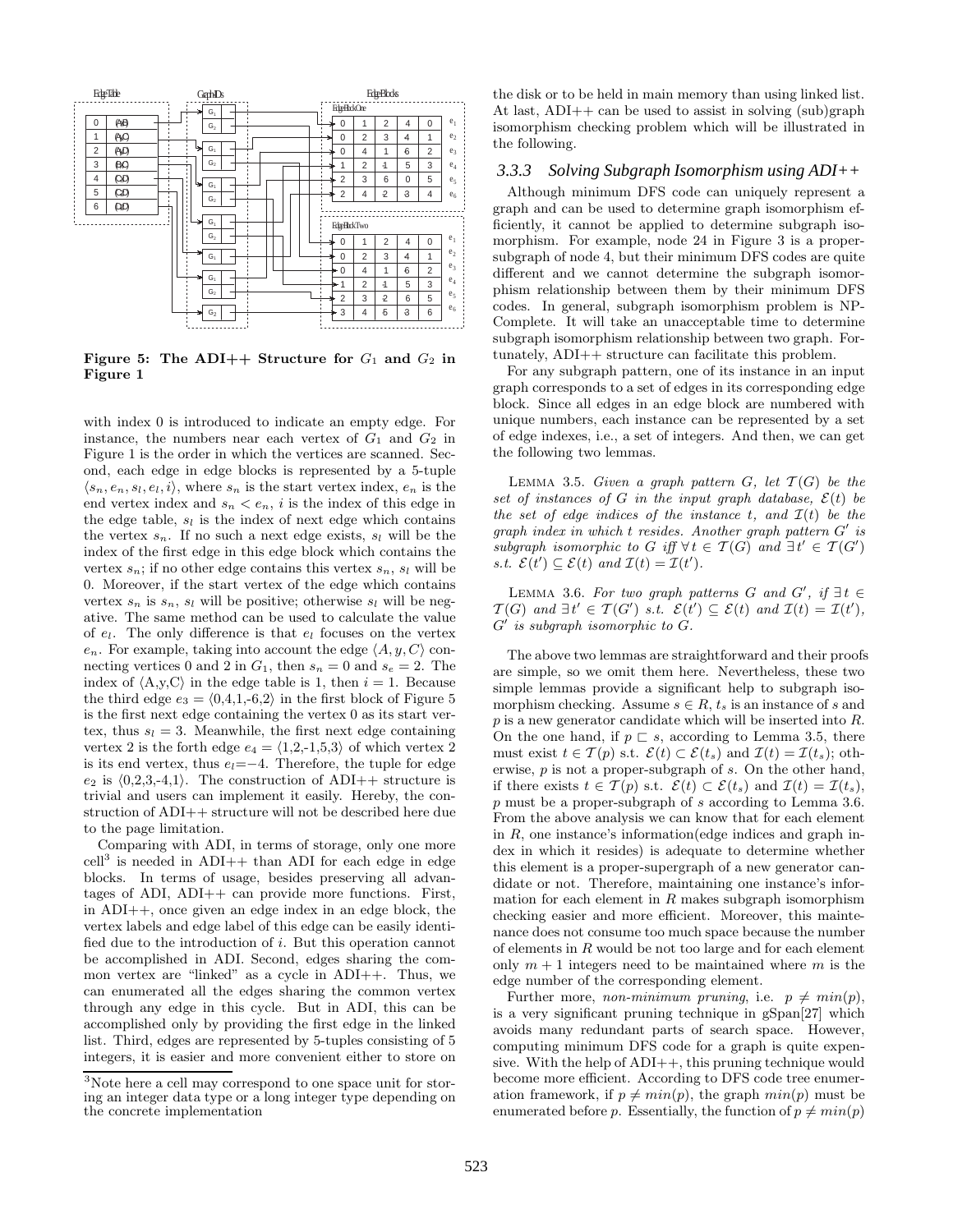is to determine whether  $p$  is graph isomorphic to a graph enumerated before. Because graph isomorphism is a special case of subgraph isomorphism, ADI++ structure also can be used to improve the efficiency of non-minimum pruning technique in gSpan. Due to the page limitation, it will not be discussed further.

# **3.4 The** Fogger **Algorithm**

By integrating the DFS code tree enumeration framework, two pruning techniques and the generator checking scheme introduced in previous subsections, we present the first solution, Fogger, for mining the complete set of frequent graph generators from graph databases.

Before running FOGGER shown in ALGORITHM 1, we first compute the set of frequent edges from the input graph database, and remove the infrequent ones. This procedure can reduce the size of input graphs significantly when  $min\_sup$ is high. After this preprocess, we use Fogger to mine the complete set of frequent graph generators. For the current subgraph pattern  $p$ , we first compute the extensible edge set  $E_x(p)$  and their conditional supports(line 1). According to the Apriori property of frequent subgraph patterns, the edges in  $E_x(g)$  whose conditional supports are less than  $min\_sup$  can be removed (line 2). After then, the backward edge pruning technique can be applied to delete edges in  $E_x(p)$  that are extesible edges for each instance of p (lines 3-4). Furthermore, if  $p$  is a pruning candidate, the forward edge pruning technique can be applied to remove the forward edge e in  $E_x(p)$  which does not start from the rightmost vertex of p(lines 6-7). For each edge e remained in  $E_x(p)$ , if  $p \diamond e$ is not a minimum DFS code,  $p \diamond e$  can be ignored according to the nonminimum-pruning technique (lines 10-11). If  $e$ 's conditional support is less than  $sup(p)$ , we insert the pattern  $p \diamond e$  to the generator candidate set rs and remove the proper-supergraph patterns of  $p \diamond e$  with support  $sup(p \diamond e)$  in rs(lines 13-14). After this, we invoke the FOGGER $(D, p \diamond e,$  $min \, sup, \, rs$ ) recursively to continue the enumeration(line 16). After the enumeration finished, the elements remained in  $rs$  is the complete set of frequent graph generators in the input graph database.

### Algorithm 1  $Fogger(D, p, min\_sup, rs)$

- Input: D-the input graph database; p-the subgraph pattern being inspected, min sup-the minimum support threshold; rsthe set of generator candidate
- 1. Compute  $E_x(p)$  and their conditional supports;
- 2. Remove edges in  $E_x(p)$  s.t.  $sup(e|p) < min\_sup;$
- 3. if  $e \in E_x(p)$  is a backward edge for each instance of p then 4. remove e from  $E_x(p)$ : remove e from  $E_x(p)$ ;
- 5. end if
- 6. if p is a pruning candidate and  $e \in E_x(p)$  is a forward edge which does not start from the rightmost vertex of  $p$  then
- 7. remove e from  $E_x(p)$ ;
- 8. end if
- 9. for each edge *e* remained in  $E_x(p)$  do<br>10. if  $p \diamond e \neq min(p \diamond e)$  then
- if  $p \diamond e \neq min(p \diamond e)$  then 11. continue;
- 12. end if
- 
- 13. if  $sup(e|p) < sup(p)$  then
- 14. insert  $p \diamond e$  into rs according to the generator checking scheme;
- 15. end if
- 16. invoke  $\text{Fogger}(D, p \diamond e, min\, sup, rs);$
- 17. end for

# **4. EXPERIMENTAL RESULTS**

We conducted a comprehensive performance study to evaluate various aspects of algorithm Fogger. All algorithms were implemented in C++ using STL, and all experiments were performed on a PC running Fedora 8 Linux and with an AMD Sempron 1.8GHz CPU and 1G MB of main memory installed.



Figure 6: Graph Generators vs. Closed Subgraphs(CA)

In the experiments, we used a variety of real and synthetic datasets to evaluate the FOGGER algorithm. The first two real datasets, CA and CM, were derived from the AIDS antivirus screen compound database from the DTP in NCI/NIH which has been widely used in many previous studies [26, 24, 9]. CA contains 422 confirmed active chemical compounds, while CM contains 1081 confirmed moderately active chemical compounds. The third real dataset is "0.96-STOCK" which was generated from the stocks' daily price according to the correlation coefficient of 0.96. More descriptions about the STOCK dataset can be found in [24]. Meanwhile, the synthetic datasets were generated by a package provided by Kuramochi and Karypis. The parameters in generating synthetic datasets are the same as those in [13], and we set  $D = 10k$ ,  $T = 40$ ,  $i = 10$ ,  $L = 200$ ,  $E = 200$ , and  $V = 200$  as the default values if not explicitly stated. Thus, a dataset generated by the default values contains 10k graphs, the average graph size is 40, the average size of frequent subgraphs is 10, and the number of potential frequent subgraphs, the number of edge labels, and the number vertex labels are 200, 200, and 200, respectively.

# **4.1 Graph Generators vs. Closed Subgraphs**

To our best knowledge, FOGGER is the first graph generator mining algorithm, thus, we cannot find a competitive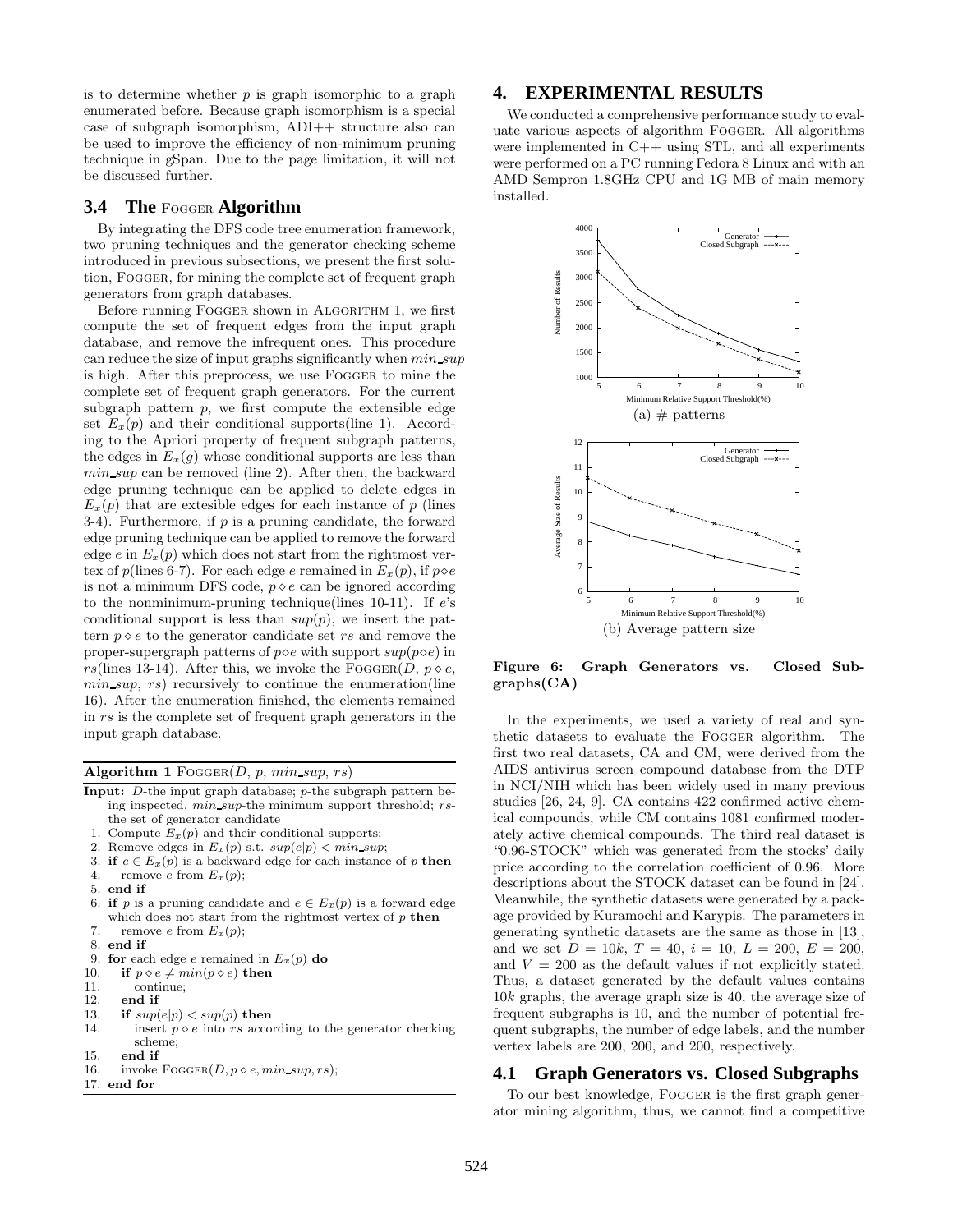

Figure 7: Effectiveness Test of Pruning Techniques (Runtime)



Figure 8: Effectiveness Test of Pruning Tech. (# enumeration)

algorithm which performs the same task in order for comparison with Fogger. However, as the set of graph generators and closed subgraphs are two representative types of subgraph patterns which can form equivalence classes, it will be interesting if we compare their average size and number of patterns<sup>4</sup>. In the experiments, we used the latest version of CloseGraph package [26] for mining closed subgraphs. Since the current implementation of CloseGraph only accepts input graphs and generates patterns with a maximum size of 254 edges and 254 vertices, we conducted comparison experiments on real dataset CA only. Figure 6 shows their comparison results. From Figure  $6(a)$  we see that the number of graph generators is slightly greater than that of closed subgraphs, while from Figure  $6(b)$ , we see the average size of graph generators is smaller than the average size of closed subgraphs.

# **4.2 Evaluation of Pruning Techniques**

We then evaluated the effectiveness of the pruning techniques and the efficiency of Fogger on various datasets. Figures 7 and 8 compare the runtime and the number of enumerated subgraphs under conditions with different combinations of pruning techniques on CA, STOCK and the synthetic datasets. For instance, the caption "BEP" denotes a variant of FOGGER which applies backward edge pruning

only, "FEP" denotes a variant of Fogger which applies forward edge pruning only, and "Raw" denotes a variant of Fogger without applying any pruning techniques. From Figure 7, we see that these two pruning techniques are very effective in improving the efficiency, and from Figure 8 we can observe that both of these two pruning techniques are also effective in pruning the unpromising parts of search space. Note that because Raw takes a rather long time to finish on dataset STOCK, the experimental results of Raw for dataset STOCK are not shown in the corresponding figures.

Furthermore, for the CA dataset we observe that the forward pruning technique plays a significant role both in pruning the unpromising parts of search space and improving the efficiency. While for the STOCK dataset, the backward pruning performs well. This difference is caused by the characteristics of the input datasets. We examined the results obtained from the different datasets. Most of the generators discovered from CA dataset are tree structures which do not contain backward edges; while for the STOCK dataset, most of the results contain cycles, namely, many backward edges exist in the discovered generators. Moreover, we can observe the fact that the lower the minimum support threshold, the more effective these two pruning techniques, which validates the effectiveness of the newly proposed pruning techniques.

# **4.3 Scalability of FOGGER**

Meanwhile, an extensive scalability study was also conducted in terms of the base size on both real and synthetic datasets. We first replicated the CA and STOCK datasets

<sup>4</sup>As shown in Figure 6, graph generator mining and closed subgraph mining output a quite different result set, thus, their efficiency is not comparable. However, our performance study shows that FOGGER and CloseGraph have comparable performance. Due to limited space, we omit it from the paper.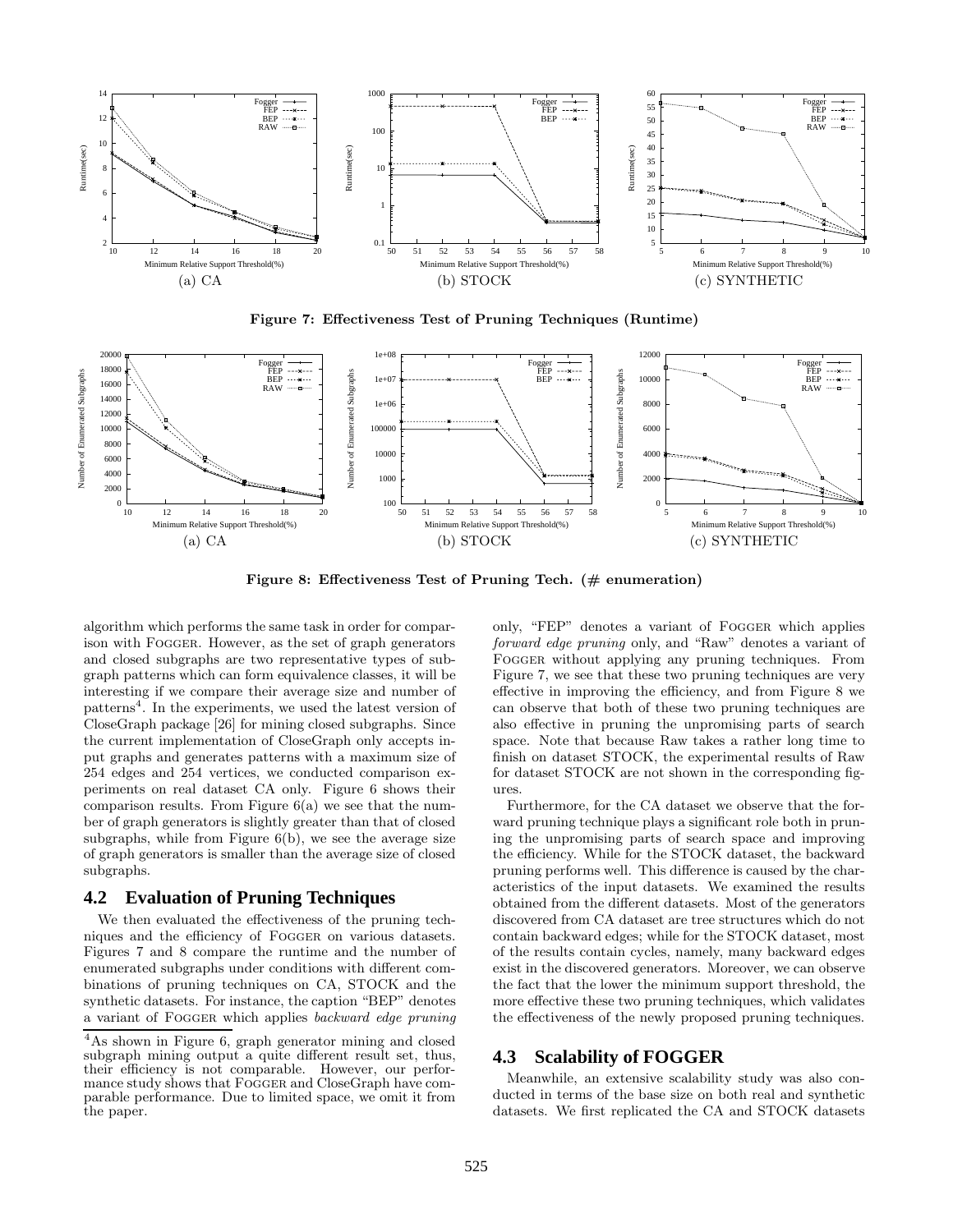

Figure 9: Scalability Test

from 1 to 8 times and ran FOGGER with three different minimum relative supports. As shown in Figure  $9(a)$  and Figure  $9(b)$ , it is evident that FOGGER shows linear scalability in runtime against the number of input graphs for the STOCK and CA datasets. By varing the base size from  $10k$ to 80k, a series of synthetic datasets were produced. We get the runtime of Fogger with three different minimum relative supports of  $2\%$ ,  $4\%$  and  $6\%$  as shown in Figure 9(c). Similarly, Fogger shows good scalability in runtime against the base size of synthetic datasets. Therefore, FOGGER has a good scalability in terms of the base size.

# **4.4 Evaluation of Graph Generator-based Classification Model**

One typical application of Fogger algorithm is to select a subset of high quality graph generators discovered by Fogger and use them as features to build classification models. As the graph generators of the same equivalence class have the same support and confidence, they have a similar power from the classification point of view, we only randomly retained one generator for each equivalence class. For each selected graph generator we first computed its confidence w.r.t. each class label, used the highest one as its confidence and ranked the graph generators in their confidence descending order, and for the graph generators with the same confidence, we further ranked them in support descending order. We then applied the sequential covering paradigm to select a set of high confidence graph generators. This procedure of feature selection is the same as the one used in association classifier CBA. Finally we built two classification models based on the selected graph generators. The first one is the associative classification rule based CBA-like classifier. The second one is the SVM. For SVM, we adopted the LIBSVM implementation (see http://www.csie.ntu.tw/<sup>∼</sup>cjlin/libsvm). In the experiments, we used the RBF kernel function (i.e.,  $e^{(-\gamma * |u-v|^2)}$ ), and other parameter values were set as follows: svm type (type of SVM) is  $\nu$ -SVC,  $\nu$  (the parameter  $\nu$  of  $\nu$ -SVC) equals 0.1,  $\gamma$  (i.e.,  $\gamma$  in kernel function) equals 0.5,  $\epsilon$  (i.e., the tolerance of termination criterion) equals 0.0001. We applied the same procedure to choose a set of closed subgraphs as features to feed CBA and SVM and build another two classifiers. We merged the chemical compound datasets CA and CM into one, which contains 422 input graphs labeled as CA and 1081 input graphs labeled as CM. We evaluated various classifiers based on 10-fold cross validation.

Table 2 shows the classification accuracy comparison of graph generator based classifiers and closed subgraph-based classifiers. In the experiments, we varied the minimum support from 30% to 10% and ran FOGGER and CloseGraph on the training dataset and used the method described above to find a set of graph generators and a set of closed subgraphs, which can be further used to build CBA and SVM classifiers respectively. The experimental results in Table 2 show that the graph generator based classifiers have almost the same accuracy as the corresponding closed subgraph based classifiers. Since for each equivalence class of patterns, we only randomly retained one pattern, thus, we get the same number of graph generators as that of closed subgraphs which are used for building classification model. Table 1 compares average generator size (i.e., average number of edges) with average closed subgraph size. We see that the average size of graph generators is much smaller than that of closed subgraphs. As graph classification testing involves subgraph isomorphism checking, the smaller the graph patterns, the faster the subgraph isomorphism checking, thus graph generator based models is more efficient than closed subgraph based models in terms of classification testing. This depicts an advantage of graph generator mining over closed subgraph mining from the graph classification point of view.

# **5. RELATED WORK**

Frequent subgraph mining has been widely studied and many efficient algorithms have been proposed [23, 32, 21, 18, 20, 30, 9]. AGM[11], FSG[12] and gSpan[27] are three typical algorithms for mining the complete set of frequent subgraphs. Due to the exponential number of frequent subgraphs, attention has been paid to closed subgraphs[26, 29, 24, 31] and maximal subgraphs[10, 19, 17] to reduce the number of results. Yan et al. [26] first proposed an efficient algorithm, CloseGraph, to mine frequent closed subgraph patterns which not only dramatically reduces the unnecessary subgraphs to be generated but also substantially improves the efficiency of mining process in the presence of large graph patterns. Subsequently, efficient algorithms(e.g., CloseCut and Splat [29], CLAN[24], Cocian[31]), are proposed for mining closed subgraphs which satisfy some specific connectivity constraints such as cliques and quasi-cliques. Meanwhile, efficient algorithms(e.g., SPIN[10] and Margin[19]) are also introduced to mine maximal frequent subgraphs. However, to our best knowledge, no attention has been paid to the discovery of frequent graph generators.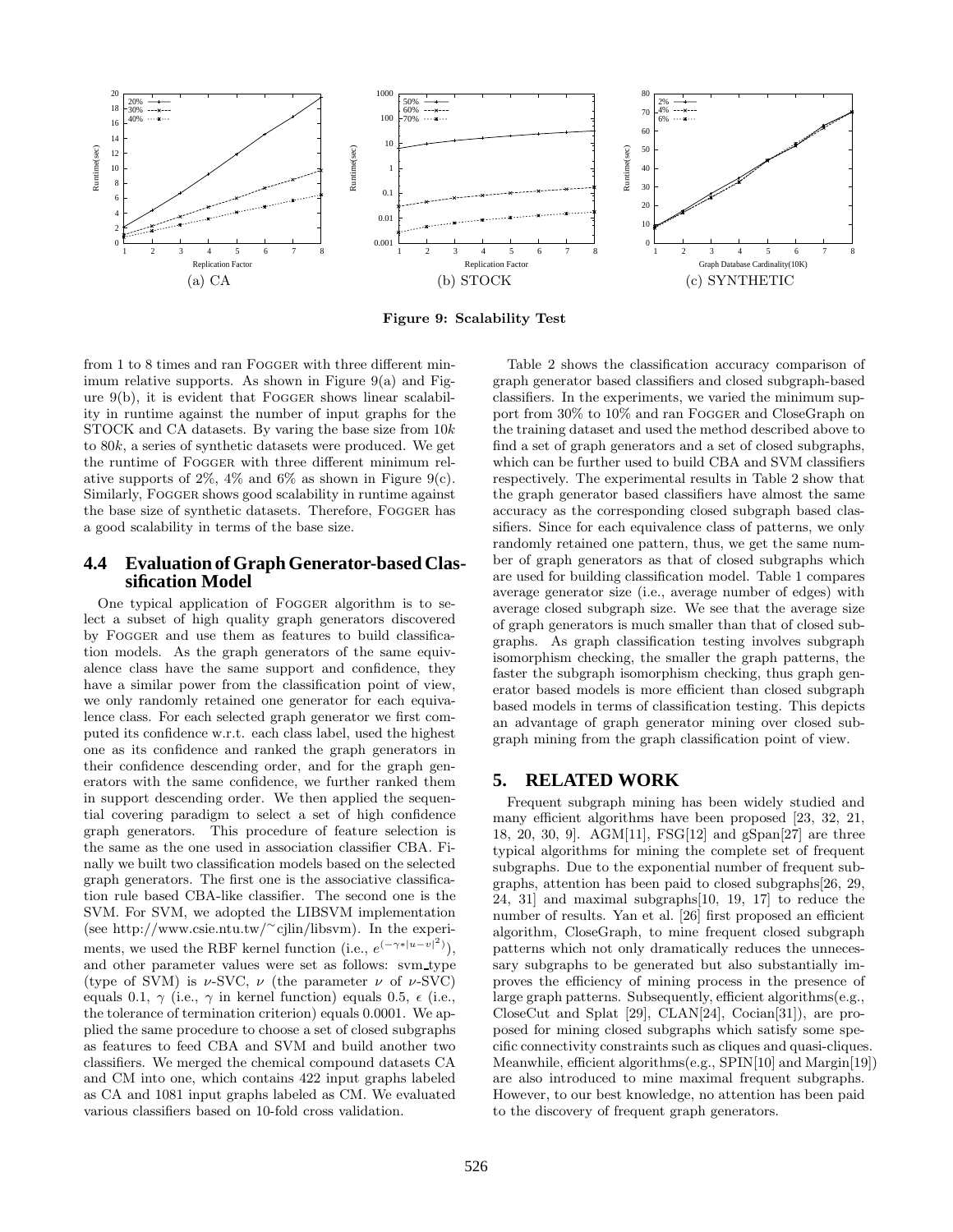| min_sup | $#$ graph<br>generators | Avg. graph<br>generator size | # closed<br>subgraphs | Avg. closed<br>subgraph size |
|---------|-------------------------|------------------------------|-----------------------|------------------------------|
| $30\%$  | 55                      | 2.74                         | 55                    | 5.36                         |
| 25%     | 63                      | 3.11                         | 63                    | 5.79                         |
| 20%     | 80                      | 3.47                         | 80                    | 6.11                         |
| $15\%$  | 95                      | 4.07                         | 95                    | 7.12                         |
| $10\%$  | 113                     | 4.64                         | 113                   | 9.33                         |
| Avg.    | 81 2                    | 3.606                        | 81 2                  | 6.742                        |

Table 1: Average size comparison: graph generators vs. closed subgraphs (i.e.,  $\#$  edges)

Table 2: Classification accuracy comparison of graph generator based classifiers and closed subgraph-based classifiers.

| $\overline{\text{min}}$ sup | generator<br>based CBA | closed graph<br>based CBA | generator<br>based SVM | closed graph<br>based SVM |
|-----------------------------|------------------------|---------------------------|------------------------|---------------------------|
| $30\%$                      | 81.1                   | 81.2                      | 81.7                   | 82.2                      |
| 25%                         | 83.2                   | 83.3                      | 83.4                   | 83.8                      |
| 20%                         | 85.5                   | 85.7                      | 86.4                   | 86.8                      |
| $15\%$                      | 86.7                   | 86.6                      | 87.2                   | 87.3                      |
| $10\%$                      | 82.8                   | 82.1                      | 83.5                   | 83.7                      |
| Avg.                        | 83.86                  | 83.78                     | 84.44                  | 84.76                     |

While in another community of itemset mining, itemset generator has been widely studied[2, 1, 14]. Jinyan Li et al. [14] has proposed an efficient algorithm Gr-growth to mine frequent itemset generators. Unfortunately, the Apriori property no longer holds for graph generators. Therefore, effective pruning techniques devised for frequent itemset generator mining based on this nice property cannot be applied to graph generator mining, which makes graph generator mining a quite challenging task. So far, we are not aware of any previous work on mining graph generators.

# **6. CONCLUSION AND DISCUSSION**

In this paper, we have introduced the problem of mining frequent connected graph generators from graph databases. We presented a novel algorithm, FOGGER, which efficiently mines frequent connected graph generators. Two pruning techniques, backward edge pruning and forward edge pruning, are used in the algorithm to reduce the search space and to improve the computational efficiency. In addition, an underlying index structure, ADI++, is proposed to accelerate the subgraph isomorphism checking operation. We used a variety of real and synthetic datasets to study the performance of the FOGGER algorithm. Experimental study confirms that Fogger is efficient and scalable in terms of the base size of input databases. The results in classifying chemical compounds demonstrate the advantages of graph generator-based models over closed subgraph-based models from the graph classification point of view.

Currently, FOGGER can only mine connected graph patterns but not disconnected. In future, we plan to devise disk-based algorithms for mining disconnected graph patterns. In addition, we plan to explore the graph generatorbased graph classification problem in wide applications.

# **Acknowledgement**

The authors are grateful to Dr. Michihiro Kuramochi, Prof. George Karypis, Dr. Xifeng Yan and Prof. Jiawei Han for providing us the graph dataset generator, the AIDS databases, and the CloseGraph package.

# **7. REFERENCES**

- [1] Y. Bastide, N. Pasquier, R. Taouil, G. Stumme, and L. Lakhal. Mining minimal non-redundant association rules using frequent closed itemsets. In CL '00: Proceedings of the First International Conference on Computational Logic, pages 972–986, London, UK, 2000. Springer-Verlag.
- [2] J.-F. Boulicaut, A. Bykowski, and C. Rigotti. Approximation of frequency queris by means of free-sets. In PKDD '00: Proceedings of the 4th European Conference on Principles of Data Mining and Knowledge Discovery, pages 75–85, London, UK, 2000. Springer-Verlag.
- [3] J. Cheng, Y. Ke, W. Ng, and A. Lu. Fg-index: towards verification-free query processing on graph databases. In SIGMOD '07: Proceedings of the 2007 ACM SIGMOD international conference on Management of data, pages 857–872, Beijing, China, 2007. ACM.
- [4] B. Ganter and R. Wille. Formal Concept Analysis: Mathematical Foundations. Springer-Verlag New York, Inc., Secaucus, NJ, USA, 1997. Translator-C. Franzke.
- [5] Q. Gao, M. Li, and P. Vitányi. Applying mdl to learn best model granularity. Artificial Intelligence, 121(1-2):1–29, 2000.
- $[6]$  P. D. Grünwald, I. J. Myung, and M. A. Pitt. Advances in Minimum Description Length: Theory and Applications (Neural Information Processing). The MIT Press, 2005.
- [7] P. Grünwald. A tutorial introduction to the minimum description length principle. The Computing Research Repository, math.ST/0406077, 2004.
- [8] H. Hu, X. Yan, Y. Huang, J. Han, and X. J. Zhou. Mining coherent dense subgraphs across massive biological networks for functional discovery. Bioinformatics, 21(1):213–221, 2005.
- [9] J. Huan, W. Wang, and J. Prins. Efficient mining of frequent subgraphs in the presence of isomorphism. In ICDM '03: Proceedings of the Third IEEE